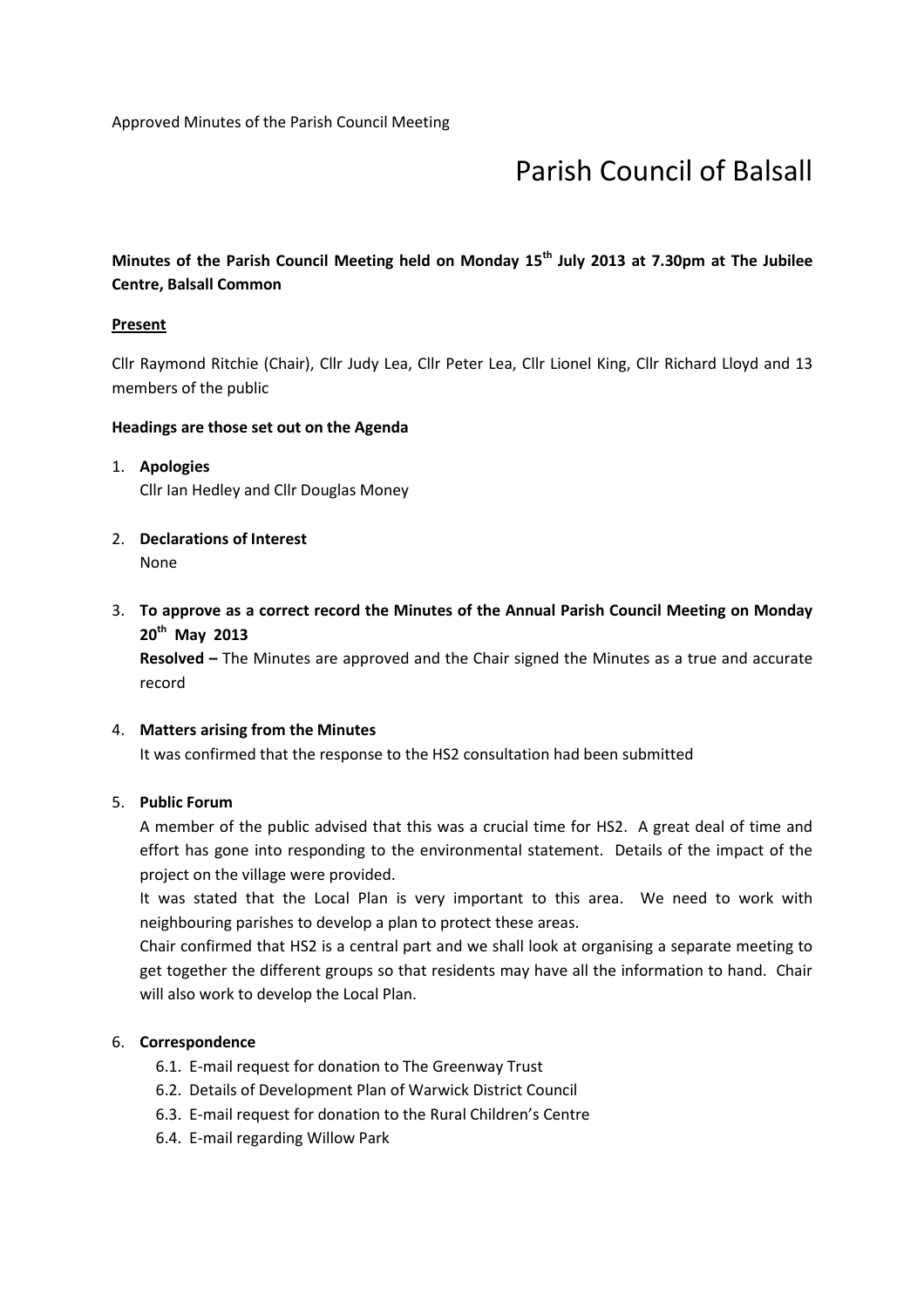7. Anti-Social Behaviour – To receive an update and consider further action by Council Will Heard provided an update and asked for the Parish Council to write to SMBC to request further action to inhibit cars.

Chair provided an update from the police that they have not received any further complaints of anti-social behaviour.

Resolved – That the Parish Council shall write to SMBC regarding further action to inhibit cars

- 8. CCTV To receive report from Clerk and to approve the upgrading of the system Clerk provided a report following meetings with CCTV suppliers. The current monitoring system is out of date and requires upgrading. Clerk is obtaining quotes. Resolved- to upgrade the system and to consider the matter further once quotes have been obtained
- 9. Donation Rural Children's Centre To consider and approve donation in the sum of £800 for building works to create outside space Resolved- That a donation in the sum of £800
- 10. Donation The Greenway Trust To consider and approve donation Resolved – to approve a donation in the sum of £100
- 11. Willow Park report by Clerk on Trees To approve work to be carried out as recommended by the Tree Officer at SMBC Clerk confirmed that SMBC tree officer advised that he cannot make recommendations for work.

## 12. Reports from Committees

12.1. HS2 Cllr Lloyd provided update and confirmed that response to environmental statement had been

submitted 12.2. Airport An update was provided by Cllr Lloyd

- 13. Co-options Update and consider and approve recommendation by the Staffing Committee This matter to be placed on the Agenda for the next meeting as the Staffing Committee had not met
- 14. Chadwick End Report on Transfer of Assets To agree assets to be transferred Clerk to obtain details and values

## 15. Accounts & Governance

- 15.1. Audit Update Clerk advised that accounts have been submitted to external auditors
- 15.2. PROPOSAL To approve list of Payments for Approval and Payments Made Resolved – That the accounts are approved for payment